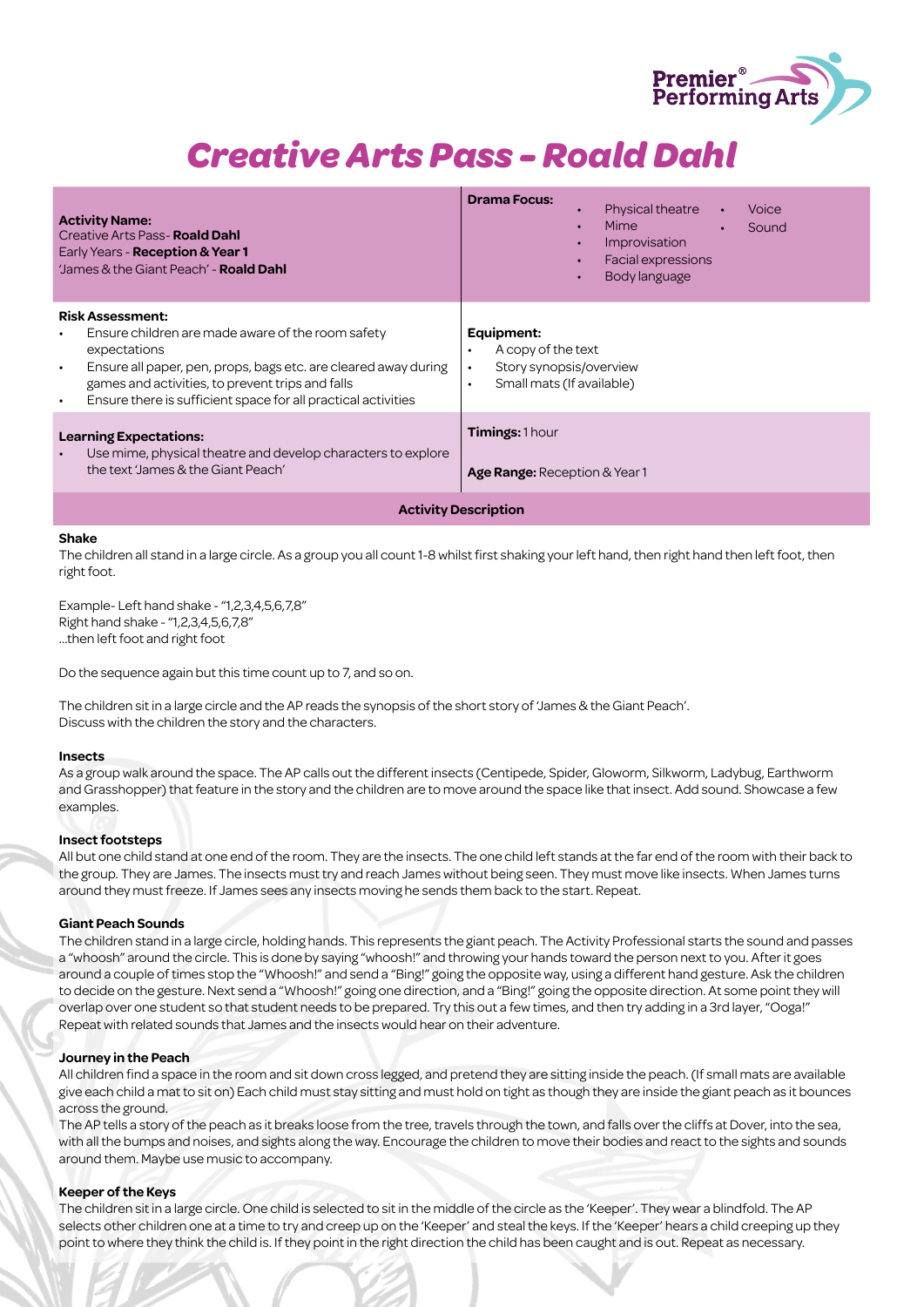

| <b>Activity Name:</b><br>Creative Arts Pass- <b>Roald Dahl</b><br>Year 2<br>'The Twits' - <b>Roald Dahl</b>                                                                                                                                                                                                         | <b>Drama Focus:</b><br>Characterisation<br>Voice<br>Physical theatre<br>Facial expressions<br><b>Body language</b><br>Mime |  |
|---------------------------------------------------------------------------------------------------------------------------------------------------------------------------------------------------------------------------------------------------------------------------------------------------------------------|----------------------------------------------------------------------------------------------------------------------------|--|
| <b>Risk Assessment:</b><br>Ensure children are made aware of the room safety<br>٠<br>expectations<br>Ensure all paper, pen, props, bags etc. are cleared away during<br>$\bullet$<br>games and activities, to prevent trips and falls<br>Ensure there is sufficient space for all practical activities<br>$\bullet$ | Equipment:<br>Story synopsis                                                                                               |  |
| <b>Learning Expectations:</b><br>Use mime, physical theatre and develop characters to explore<br>$\bullet$<br>the text 'The Twits'.                                                                                                                                                                                 | Timings: 1 hour<br>Age Range: Year 2                                                                                       |  |
| <b>Activity Description</b>                                                                                                                                                                                                                                                                                         |                                                                                                                            |  |

#### **'Anyone Who'**

Children sit in a circle on chairs. One child stands in the middle of the circle. Their aim is to 'steal' a chair, when others stand up. The child in the middle asks questions. If the questions applies to the children sat on chairs they must swap seats with someone else, meanwhile the child in the middle tries to sit down. Getting to know you game.

The children sit in a large circle and the AP reads the short synopsis of the story of 'The Twits'. Discuss with the children the story and the characters.

#### **Physical Theatre Objects**

Children walk around the space in 'neutral'. When a number is called they must create a group with that many people, with the people nearest to them. Encourage groups to find a space in the room where they can work. Groups then have ten seconds to create a freeze frame of an object, using physical theatre. After each object the children are to walk around again and find new group members once each new number is called.

Objects to create:

- Washing Machine (3 people)
- Grandfather Clock (2 people)
- Sofa (4 People)
- Bathroom (6 people)
- Kettle (2 people)

#### **Catch the Muggle-Wumps**

All but one child stand at one end of the room. They are either Mr or Mrs Twit. The one child left stands at the far end of the room with their back to the group. They are a Muggle-Wump. Mr & Mrs Twit must try and catch the Muggle-Wump without being seen. They must move in grotesque, cruel movements, like the Twits would. Focus on facial expressions and body language. When the Muggle-Wump turns around the Twits must freeze. If the Muggle-Wump sees the Twits moving they send them back to the start. Repeat.

#### **Help the Roly-Poly Bird**

The children sit on chairs spread around the space, facing in all different directions- minus two chairs. Choose one child to be the chaser (Mr Twit) and another to be the runner (Roly-Poly bird). Everyone else sits down on a chair. Start off with the two players a good distance from each other, amongst the chairs.

The game begins with the chaser (Mr Twit) pursuing the runner (Roly-Poly Bird) between the chairs. When the runner needs a rest, they can go up to anyone who is sitting down, touch their chair and say "Help!" That person gets up and the runner sits on the chair. Now the chaser has a new person to catch while the first runner has a rest. Once the chaser has caught their prey (by tapping them on the shoulder) then they swap roles – or two new players can be chosen.

#### **Sculptors**

Divide the children into groups of three. Two people are the sculptors and one person is the piece of clay to be sculpted. The sculptors are to mold their 'clay' into the shape of the Twits, a Muggle-Wump and a Roly-Poly bird. Swap over sculptors after each character, so everyone in the group has a go at everything.

#### **Keeper of the Keys**

The children sit in a large circle. One child is selected to sit in the middle of the circle as the 'Keeper'. They wear a blindfold. The facilitator selects other children one at a time to try and creep up on the 'Keeper' and steal the keys. If the 'Keeper' hears a child creeping up they point to where they think the child is. If they point in the right direction the child has been caught and is out. Repeat as necessary.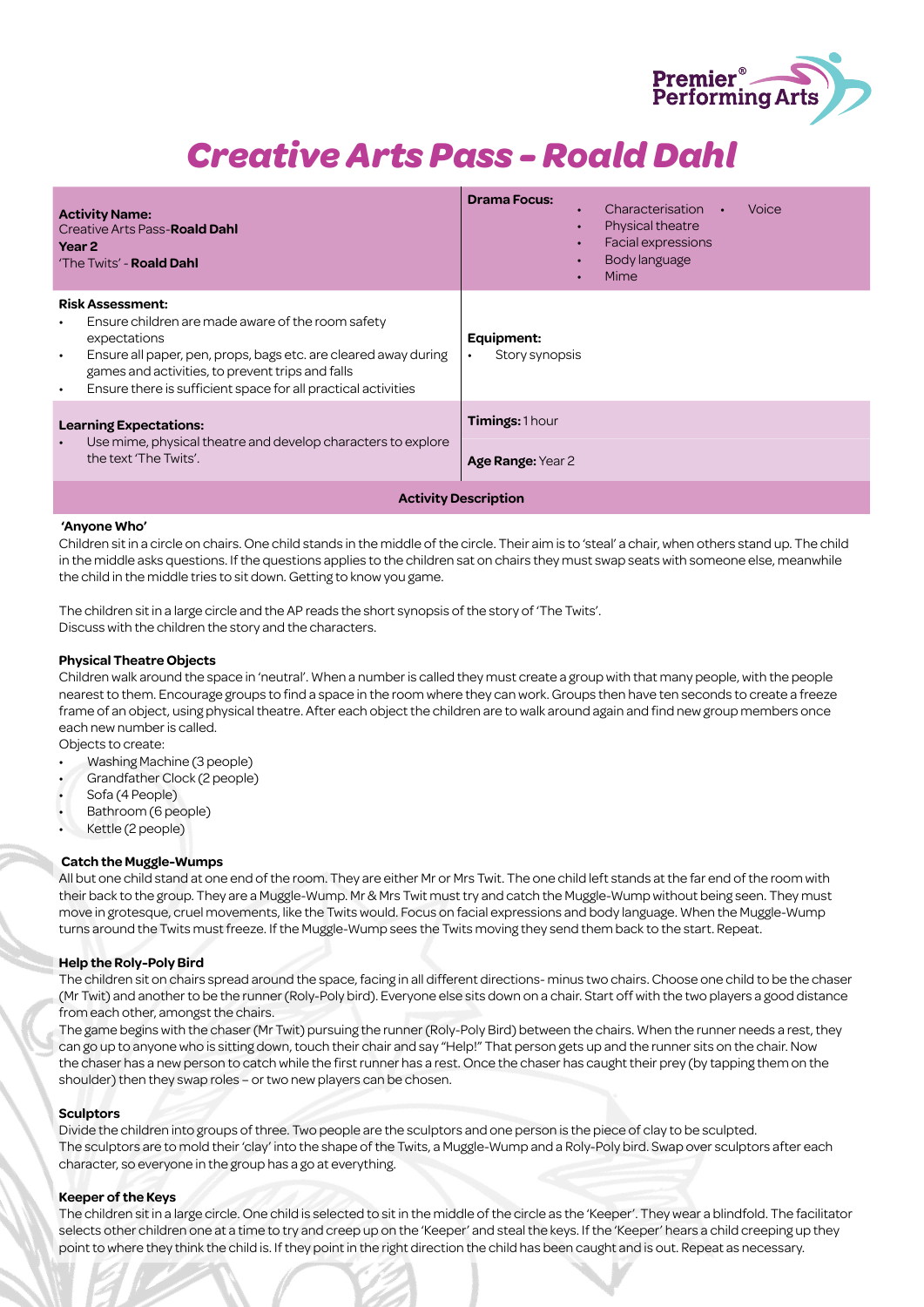

| <b>Activity Name:</b><br>Creative Arts Pass- <b>Roald Dahl</b><br>Years $3&4$<br>'Fantastic Mr Fox' - <b>Roald Dahl</b>                                                                                                                                                                                                                                                                                            | <b>Drama Focus:</b><br><b>Physical theatre</b><br>Voice<br>$\bullet$<br>Mime and the second service of the series of the series of the series of the series of the series of the series<br>Evaluation and<br>$\bullet$<br>reflection<br>Improvisation<br>Facial expressions<br>Body language<br>$\bullet$ |
|--------------------------------------------------------------------------------------------------------------------------------------------------------------------------------------------------------------------------------------------------------------------------------------------------------------------------------------------------------------------------------------------------------------------|-----------------------------------------------------------------------------------------------------------------------------------------------------------------------------------------------------------------------------------------------------------------------------------------------------------|
| <b>Risk Assessment:</b><br>Ensure children are made aware of the room safety<br>$\bullet$<br>expectations<br>Ensure all paper, pen, props, bags etc. are cleared away during<br>$\bullet$<br>games and activities, to prevent trips and falls<br>Ensure there is sufficient space for all practical activities<br>$\bullet$<br>Ensure children don't operate electric equipment during the<br>$\bullet$<br>session | Equipment:<br>Story synopsis<br>٠<br>Music-suitable for movement to music (See below)<br>$\bullet$                                                                                                                                                                                                        |
| <b>Learning Expectations:</b><br>Use mime, physical theatre and develop characters to explore<br>$\bullet$<br>the text 'Fantastic Mr Fox'.                                                                                                                                                                                                                                                                         | <b>Timings: 1 hour</b><br>Age Range: Years $3 & 4$                                                                                                                                                                                                                                                        |
| <b>Activity Description</b>                                                                                                                                                                                                                                                                                                                                                                                        |                                                                                                                                                                                                                                                                                                           |

#### **'Anyone Who'**

Children sit in a circle on chairs. One child stands in the middle of the circle. Their aim is to 'steal' a chair, when others stand up. The child in the middle asks questions. If the questions applies to the children sat on chairs they must swap seats with someone else, meanwhile the child in the middle tries to sit down. Getting to know you game.

The children sit in a large circle and the AP reads the short synopsis of the story of 'Fantastic Mr Fox'. Discuss with the children the story and the characters.

#### **The Farmers**

Briefly discuss with the group the farmers- read them the short rhyme to describe the farmers.

*Boggis, Bunce and Bean One fat, One short, one lean. These horrible crooks So different in looks Were none the less equally mean.*

#### **Sculptors**

Divide the children into groups of three. Two people are the sculptors and one person is the piece of clay to be sculpted. The sculptors are to mold their 'clay' into the shape of the farmers Boggis, Bunce and Bean. Swap over sculptors after each farmer, so everyone in the group has a go at everything.

#### **Into groups of….**

The children walk around the space and the AP calls out a number. The children must get into groups with that many people in. The AP then calls out a character or object the group must physical create using their bodies. Repeat with different sized groups

- $Fox(3)$ • Tractor (4)
	- Boggis (2) • Tree with fox hole (5)
	- Bunce (2) Farm house (4)
- Bean (2)

#### **Dig, dig, dig!**

As a group discuss how the foxes escape form the farmers' machinery by digging for their lives.

Play the group a piece of music suitable to inspire movements related to digging.

Divide the children into small groups of 3/4 people. Some groups will represent the machinery of the farmers and some groups will represent the animals (foxes) digging underground.

Allow time for each group to plan a simple movement to music sequence.

Whilst playing the music ask each group to perform their movement sequences.

#### **Keeper of the Keys**

The children sit in a large circle. One child is selected to sit in the middle of the circle as the 'Keeper'. They wear a blindfold. The facilitator selects other children one at a time to try and creep up on the 'Keeper' and steal the keys. If the 'Keeper' hears a child creeping up they point to where they think the child is. If they point in the right direction the child has been caught and is out. Repeat as necessary.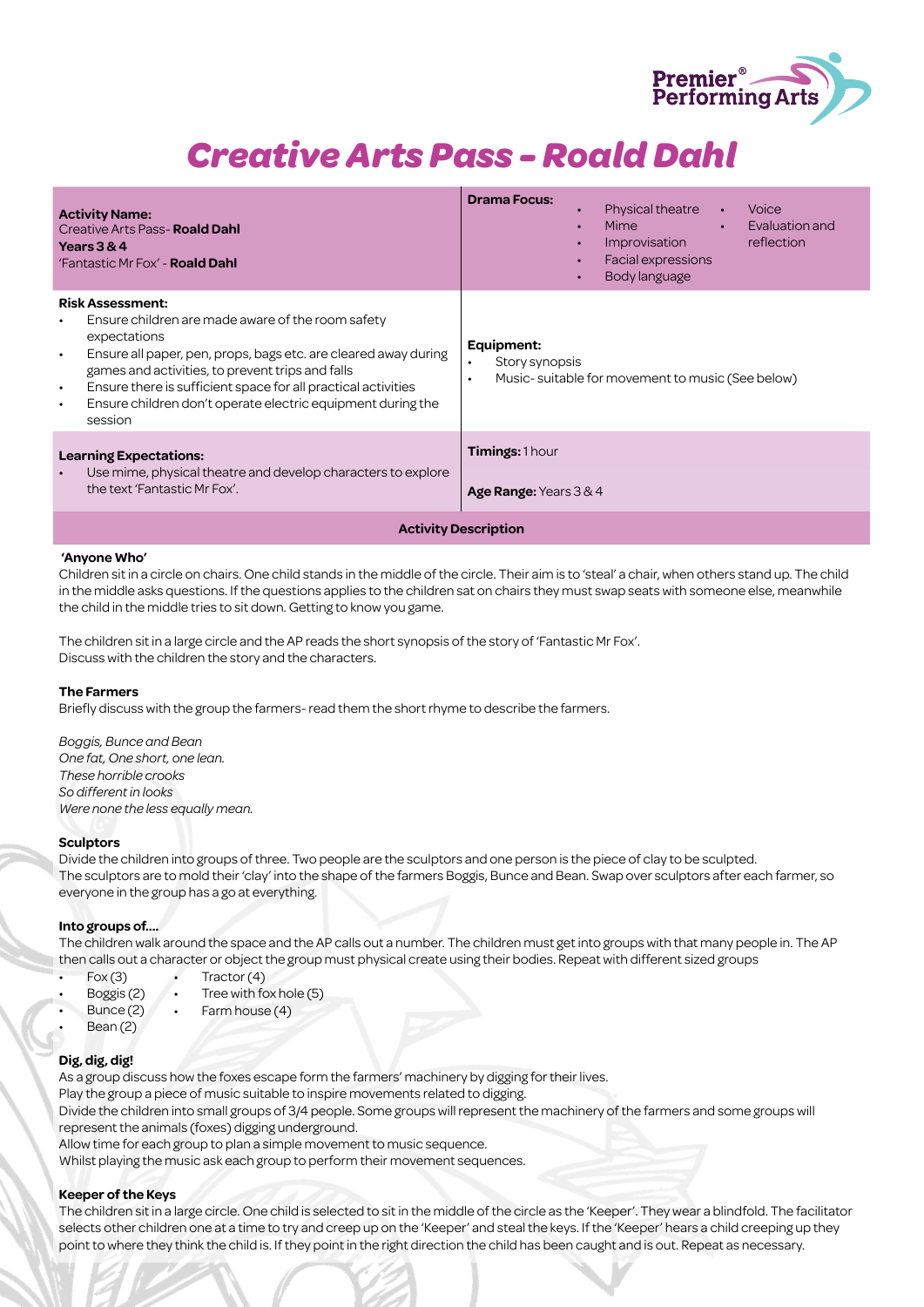

| <b>Activity Name:</b><br><b>Creative Arts Pass-Roald Dahl</b><br>Years $5 & 6$<br>'The Witches' - <b>Roald Dahl</b>                                                                                                                                                                                                          | <b>Drama Focus:</b><br><b>Physical theatre</b><br>Voice<br>$\bullet$<br>Evaluation and<br>Mime<br>$\bullet$<br>Improvisation<br>reflection<br>Facial expressions<br><b>Body language</b><br>$\bullet$ |  |
|------------------------------------------------------------------------------------------------------------------------------------------------------------------------------------------------------------------------------------------------------------------------------------------------------------------------------|-------------------------------------------------------------------------------------------------------------------------------------------------------------------------------------------------------|--|
| <b>Risk Assessment:</b><br>Ensure children are made aware of the room safety<br>$\bullet$<br>expectations<br>Ensure all paper, pen, props, bags etc. are cleared away during<br>$\bullet$<br>games and activities, to prevent trips and falls<br>Ensure there is sufficient space for all practical activitiest<br>$\bullet$ | Equipment:<br>Story synopsis<br>٠<br>Image of the Grand High Witch (See resources)<br>$\bullet$<br>Character descriptor card (See resources)<br>$\bullet$                                             |  |
| <b>Learning Expectations:</b><br>Use mime, physical theatre and develop characters to explore<br>the text 'The Witches'                                                                                                                                                                                                      | Timings: 1 hour<br><b>Age Range:</b> Years $5&6$                                                                                                                                                      |  |
| <b>Activity Description</b>                                                                                                                                                                                                                                                                                                  |                                                                                                                                                                                                       |  |

#### **'Anyone Who'**

Children sit in a circle on chairs. One child stands in the middle of the circle. Their aim is to 'steal' a chair, when others stand up. The child in the middle asks questions. If the questions applies to the children sat on chairs they must swap seats with someone else, meanwhile the child in the middle tries to sit down. Getting to know you game.

The children sit in a large circle and the AP reads the short synopsis of the story of 'The Witches'. Discuss with the children the story and the characters.

#### **Freeze frames**

Divide the children into small groups. Ask each group to create a freeze frame of the witches arriving at the hotel. For example 'checking in at reception', 'rearranging their wigs in the mirror', 'unpacking in their rooms', 'changing their shoes' 'eating lunch in the restaurant' etc. All everyday activities that no one suspects. Perform all freeze frames.

#### **Sculptors**

Divide the children into groups of three. Two people are the sculptors and one person is the piece of clay to be sculpted. The sculptors are to mold their 'clay' into the shape of the Grand High Witch, a mouse, and Grandma. Swap over sculptors after each character, so everyone in the group has a go at everything.

#### **The Grand High Witch**

Show the groups an image of the Grand High Witch. (See resources) Discuss the image with the children.

One by one the children are going to enter the centre of the circle to create one large ensemble of the Grand High Witch. Each child will take on a different body part until everyone is included. Add sounds if necessary.

#### **Hot-seating**

Divide the children into pairs and give each pair a character descriptor card (See Resources) One child is to take on the role of the character and the other their interviewer. In pairs create an interview with their character. Focus on voice, body language and facial expressions. Showcase a few examples and discuss.

#### **Keeper of the Keys**

The children sit in a large circle. One child is selected to sit in the middle of the circle as the 'Keeper'. They wear a blindfold. The facilitator selects other children one at a time to try and creep up on the 'Keeper' and steal the keys. If the 'Keeper' hears a child creeping up they point to where they think the child is. If they point in the right direction the child has been caught and is out. Repeat as necessary.